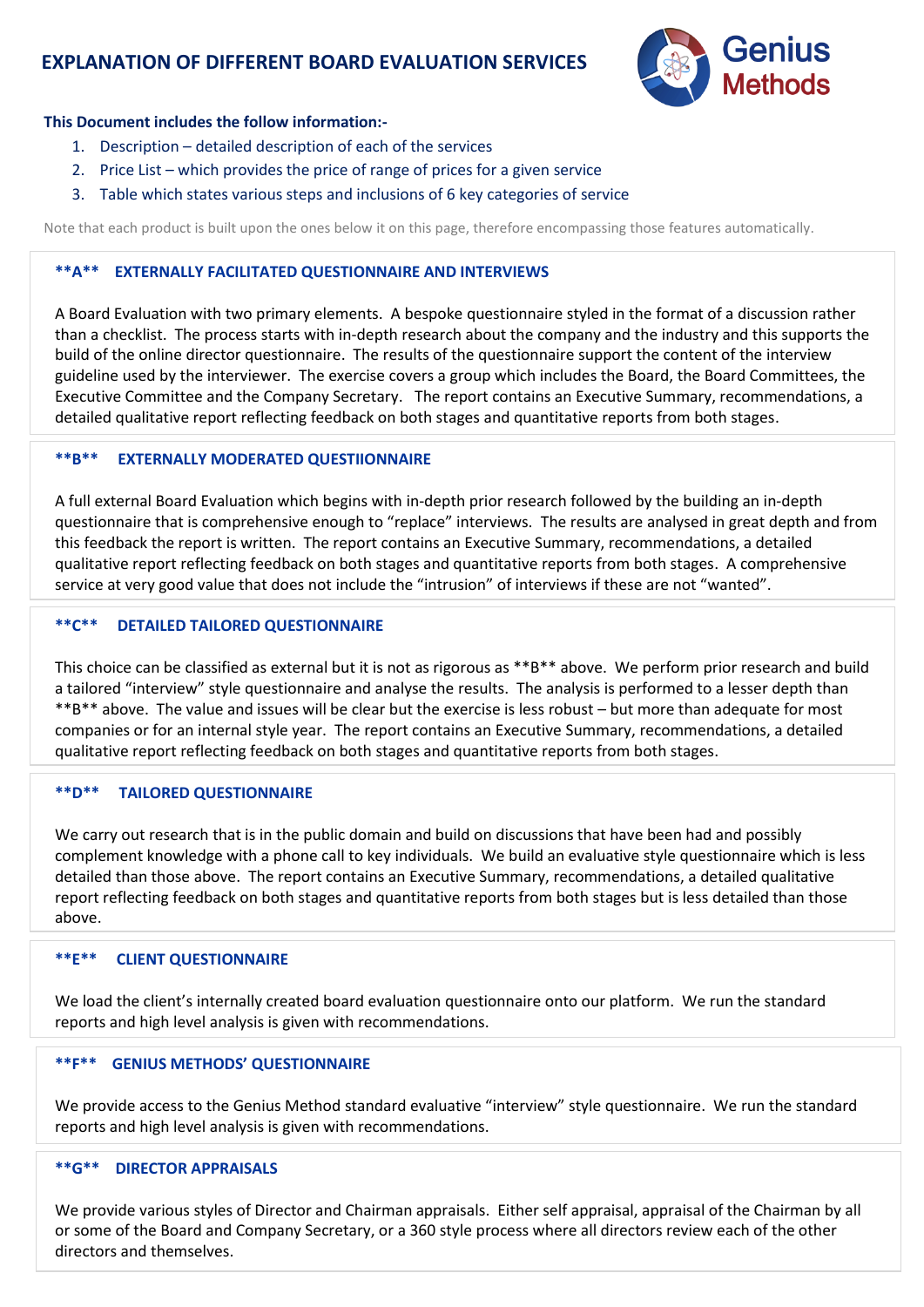

# **STEPS AND PROCESSES FOLLOWED FOR DIFFERENT BOARD EVALUATION SERVICES**

The table below itemises the steps of the various process and the delivery to be expected in each service category. This document is aimed to facilitate your choice as to which service is most appropriate for the current year.

The bold blue "**Y**" indicates work is performed to greater depth and detail than services to the right of that column

| <b>Description</b>                                                            | ** $A***$<br><b>Externally</b><br><b>Facilitated</b> | **B**<br><b>Externally</b><br>moderated | $*$ $*$ $C$ $*$<br><b>Tailored</b><br>Questionnaire<br><b>Enhanced</b> | **D**<br><b>Tailored</b><br><b>Questionnaire</b> | ** $E^*$ *<br>Client's<br>Questionnaire | ** <b>F**</b><br><b>Genius</b><br><b>Standard</b><br>Questionnaire |
|-------------------------------------------------------------------------------|------------------------------------------------------|-----------------------------------------|------------------------------------------------------------------------|--------------------------------------------------|-----------------------------------------|--------------------------------------------------------------------|
| Initial setup                                                                 |                                                      |                                         |                                                                        |                                                  |                                         |                                                                    |
| Timeline and steps confirmed<br>$\overline{\phantom{a}}$                      | Y                                                    | Y                                       | Y                                                                      | Υ                                                | Y                                       | Υ                                                                  |
| Online hosted platform with unique access<br>÷,                               | Y                                                    | Y                                       | Y                                                                      | Υ                                                | Y                                       | Υ                                                                  |
| Define how the questionnaire process is to be run<br>$\overline{\phantom{a}}$ | Y                                                    | Y                                       | Υ                                                                      | Υ                                                | Y                                       | Y                                                                  |
| Use of GM standard Questionnaire                                              |                                                      |                                         |                                                                        |                                                  |                                         | Υ                                                                  |
| Develop bespoke questionnaire<br>$\overline{\phantom{a}}$                     | Y                                                    | Y                                       | Y                                                                      | Υ                                                |                                         |                                                                    |
| Research on company and industry                                              |                                                      |                                         |                                                                        |                                                  |                                         |                                                                    |
| Review of Annual Report(s)<br>÷,                                              | Y                                                    | Y                                       | Y                                                                      | Y                                                |                                         |                                                                    |
| Review press information re company<br>÷,                                     | Y                                                    | Y                                       | Y                                                                      | Y                                                |                                         |                                                                    |
| High level Review of Industry<br>÷,                                           | Y                                                    | Y                                       | Y                                                                      | Y                                                |                                         |                                                                    |
| Review Agendas<br>$\overline{a}$                                              | Υ                                                    | Y                                       | Y                                                                      | Υ                                                |                                         |                                                                    |
| Review Minutes for past 2 years<br>$\overline{\phantom{a}}$                   | Y                                                    | Y                                       | Y                                                                      |                                                  |                                         |                                                                    |
| Review last Board Pack<br>$\overline{\phantom{a}}$                            | Y                                                    | $\mathsf Y$                             |                                                                        |                                                  |                                         |                                                                    |
| Review additional Board Packs<br>$\overline{\phantom{a}}$                     | Y                                                    |                                         |                                                                        |                                                  |                                         |                                                                    |
| Discuss project with CoSec team - High Level<br>$\overline{a}$                | Y                                                    | Y                                       | Y                                                                      | Y                                                | Y                                       | Υ                                                                  |
| Discuss specific issues with CoSec team                                       | Υ                                                    | Y                                       | Υ                                                                      | Υ                                                |                                         |                                                                    |
| Research discussion with Board Member(s)                                      | Y                                                    | Y                                       |                                                                        |                                                  |                                         |                                                                    |
| Second Board Member discussion (often SID)<br>÷,                              | Y                                                    |                                         |                                                                        |                                                  |                                         |                                                                    |
| Review past questionnaires<br>÷,                                              | Y                                                    | Y                                       | Y                                                                      | $\mathsf{Y}$                                     |                                         |                                                                    |
| Review past responses to evaluations<br>$\overline{\phantom{a}}$              | Υ                                                    | Y                                       | Y                                                                      |                                                  |                                         |                                                                    |
| Review regulatory environment                                                 | Y                                                    | Y                                       | Y                                                                      |                                                  |                                         |                                                                    |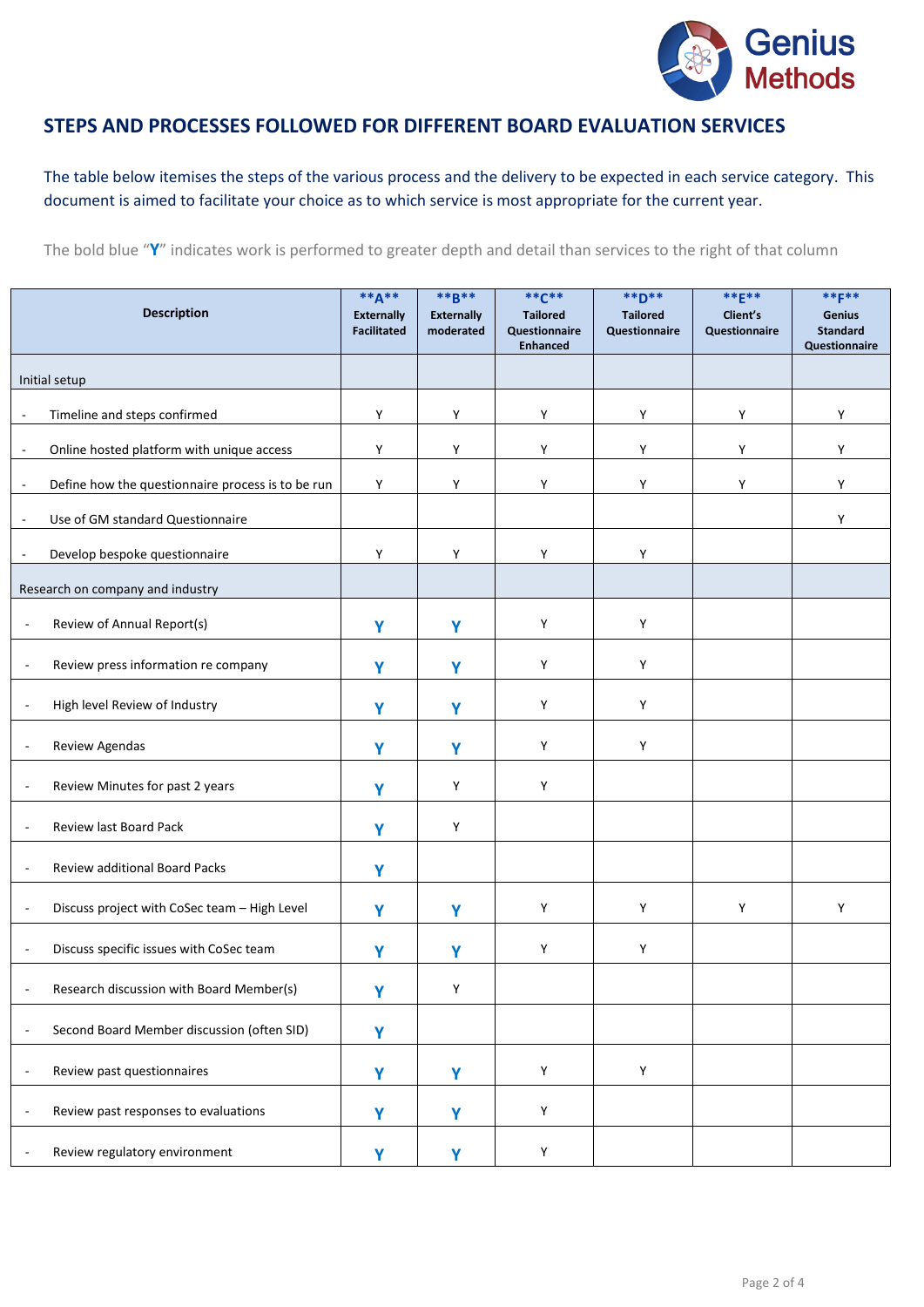

| <b>Description</b>                                                        | $**A**$<br><b>Externally</b><br><b>Facilitated</b> | $***B***$<br><b>Externally</b><br>moderated | $*$ * $C$ **<br><b>Tailored</b><br>Questionnaire<br><b>Enhanced</b> | $*$ <b>+</b><br><b>Tailored</b><br>Questionnaire | ** $E$ **<br>Client's<br>Questionnaire | $***F***$<br><b>Genius</b><br><b>Standard</b><br>Questionnaire |
|---------------------------------------------------------------------------|----------------------------------------------------|---------------------------------------------|---------------------------------------------------------------------|--------------------------------------------------|----------------------------------------|----------------------------------------------------------------|
| Prepare Board Review Questionnaire                                        |                                                    |                                             |                                                                     |                                                  |                                        |                                                                |
| Modify existing questions and answers<br>$\overline{\phantom{a}}$         | Υ                                                  | Y                                           | Y                                                                   | Υ                                                |                                        |                                                                |
| Create new questions<br>÷,                                                | Y                                                  | Y                                           | Y                                                                   | Υ                                                |                                        |                                                                |
| Create evaluative answer sets                                             | Y                                                  | Y                                           | Y                                                                   | Υ                                                |                                        |                                                                |
| Set values, thresholds and traffic light indicators                       | Y                                                  | Y                                           | Y                                                                   | Υ                                                |                                        |                                                                |
| Prepare Board Committees Questionnaires                                   |                                                    |                                             |                                                                     |                                                  |                                        |                                                                |
| Modify existing questions and answers<br>÷,                               | Υ                                                  | Y                                           | Y                                                                   | Υ                                                |                                        |                                                                |
| Create new questions                                                      | Υ                                                  | Y                                           | Y                                                                   | Υ                                                |                                        |                                                                |
| Create evaluative answer sets                                             | Υ                                                  | Y                                           | Y                                                                   | Υ                                                |                                        |                                                                |
| Set values, thresholds and traffic light indicators<br>$\overline{a}$     | Υ                                                  | Y                                           | Υ                                                                   | Υ                                                |                                        |                                                                |
| Run Online Questionnaires                                                 |                                                    |                                             |                                                                     |                                                  |                                        |                                                                |
| Create company profile and access passwords                               | Y                                                  | Y                                           | Y                                                                   | Y                                                | Y                                      | Υ                                                              |
| Send instruction emails to all participants<br>$\overline{\phantom{a}}$   | Y                                                  | Y                                           | Y                                                                   | Υ                                                | Y                                      | Υ                                                              |
| Chase for responses<br>÷,                                                 | $\mathsf Y$                                        | Y                                           | Y                                                                   | Υ                                                | Y                                      | Υ                                                              |
| Close access when all completed                                           | Y                                                  | Υ                                           | Υ                                                                   | Υ                                                | Υ                                      | Υ                                                              |
| First Review of Results:-                                                 |                                                    |                                             |                                                                     |                                                  |                                        |                                                                |
| Standard system generated analysis reports<br>÷,                          | Υ                                                  | Υ                                           | Υ                                                                   | Υ                                                | Υ                                      | Υ                                                              |
| High level review of initial results                                      | Υ                                                  | Υ                                           | Υ                                                                   | Υ                                                | Υ                                      | Υ                                                              |
| Detailed review of the data                                               | Υ                                                  | Y                                           | Υ                                                                   | Υ                                                |                                        |                                                                |
| Further analysis of data                                                  | Y                                                  | Y                                           | Y                                                                   | Υ                                                |                                        |                                                                |
| Production of additional graphs / reports                                 | Υ                                                  | Y                                           | Y                                                                   |                                                  |                                        |                                                                |
| Preparation for Interviews:-                                              |                                                    |                                             |                                                                     |                                                  |                                        |                                                                |
| Define from results key areas for discussion<br>÷,                        | Υ                                                  |                                             |                                                                     |                                                  |                                        |                                                                |
| Create template of key issues for interviewer<br>$\overline{\phantom{a}}$ | $\mathsf Y$                                        |                                             |                                                                     |                                                  |                                        |                                                                |
| Interviewer to review research material                                   | Υ                                                  |                                             |                                                                     |                                                  |                                        |                                                                |
| Interviews are held:-                                                     |                                                    |                                             |                                                                     |                                                  |                                        |                                                                |
| One on One for some / all / & additional people<br>÷,                     | Υ                                                  |                                             |                                                                     |                                                  |                                        |                                                                |
| Information is collated by interviewer                                    | $\mathsf Y$                                        |                                             |                                                                     |                                                  |                                        |                                                                |
| Template is enhanced for new areas discussed<br>$\overline{\phantom{a}}$  | Y                                                  |                                             |                                                                     |                                                  |                                        |                                                                |
| Information is uploaded into online template<br>$\overline{\phantom{a}}$  | Y                                                  |                                             |                                                                     |                                                  |                                        |                                                                |